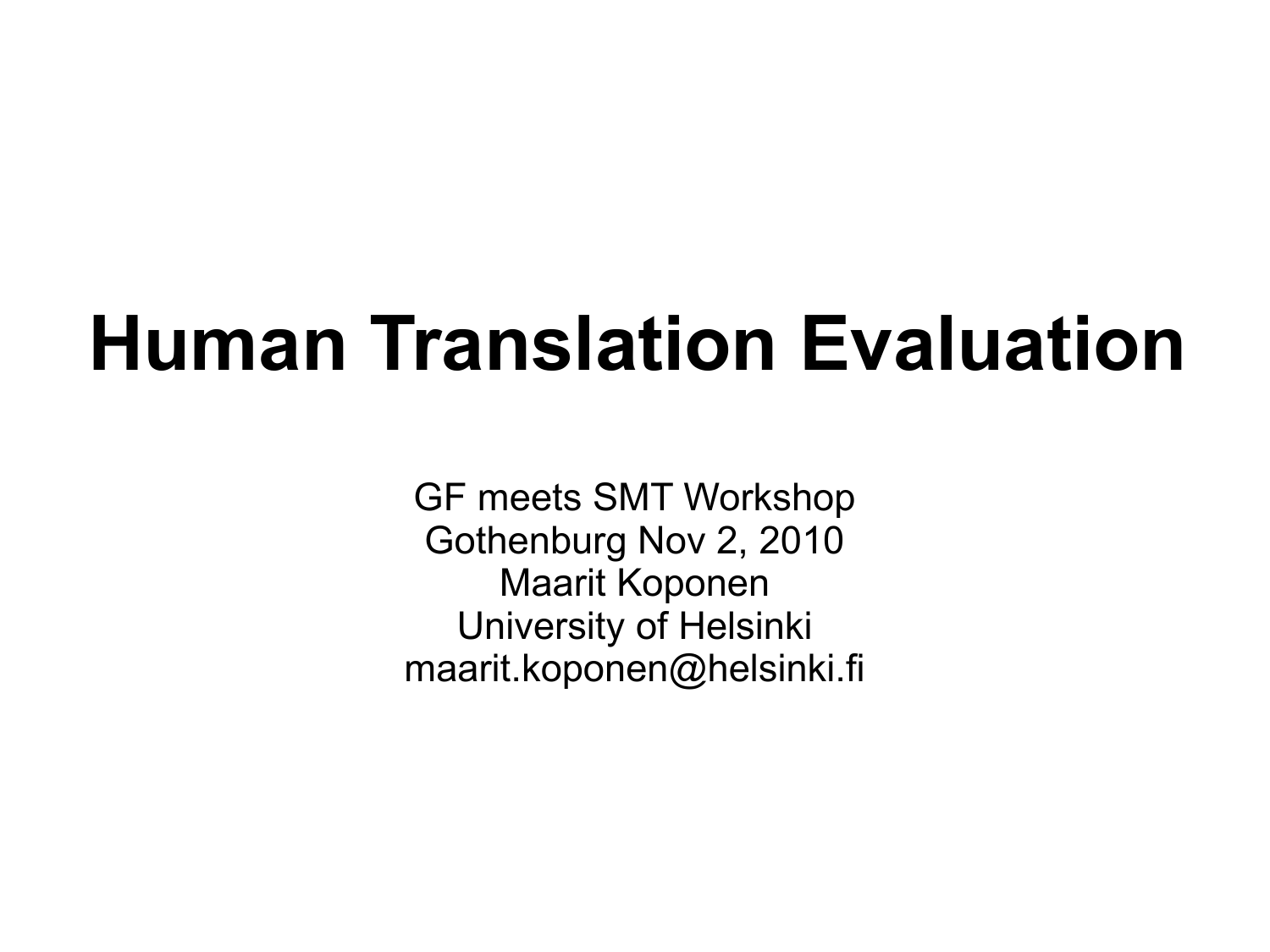# **Topics**

- 1. Evaluation of human translation Human evaluation of machine translation
- 2. Overview of manual evaluation methods
- 3. Example of an error analysis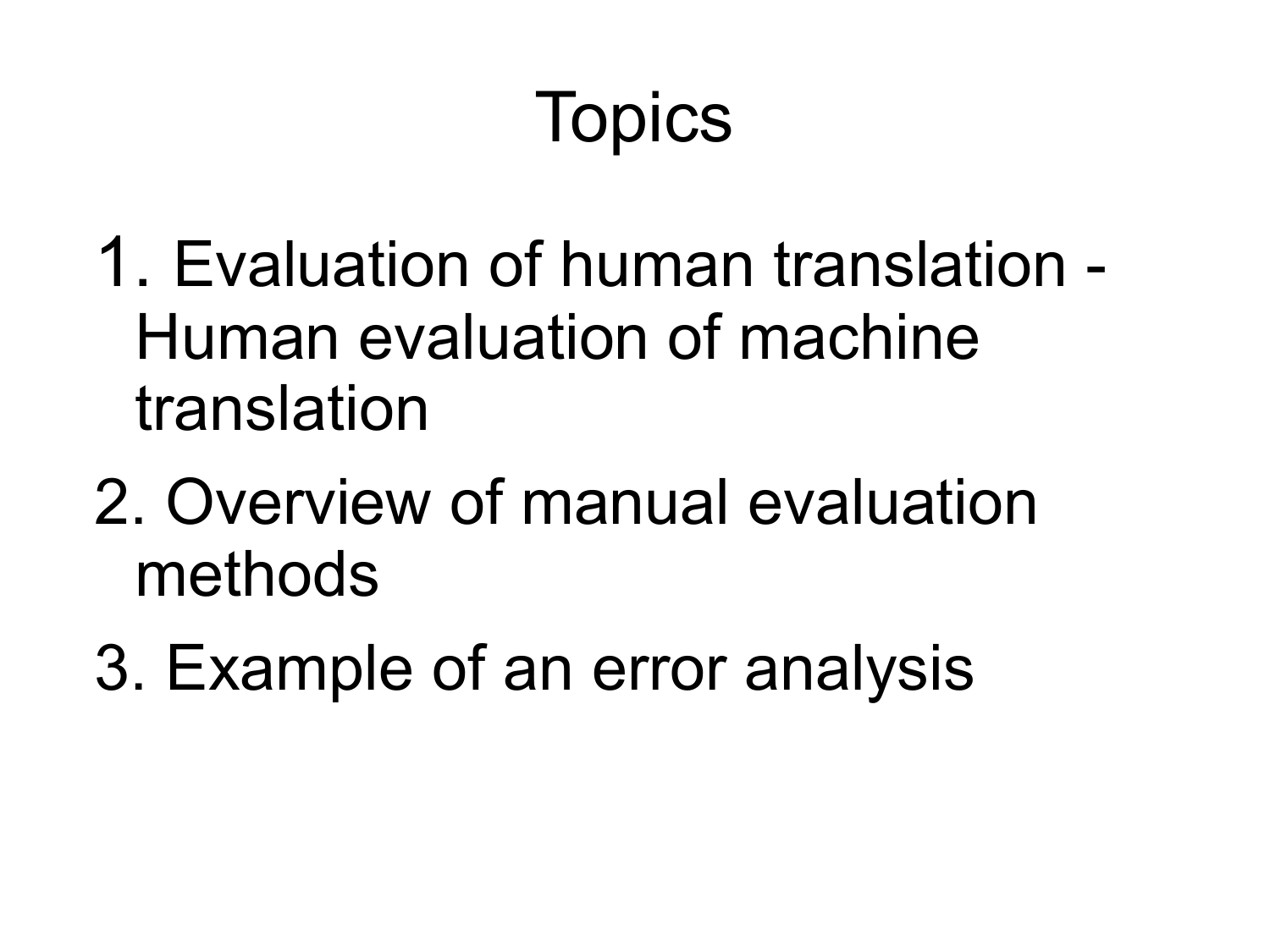## Evaluation of Human and Machine translation

Human translation

- quantitative microtextual
	- Sical, ATA, MeLLANGE
- qualitative macrotextual
	- functional-pragmatic (House)
	- skopos-oriented (Nord)

Machine translation

- evaluation scales
- ranking
- error analysis
- reading comprehension
- post-editing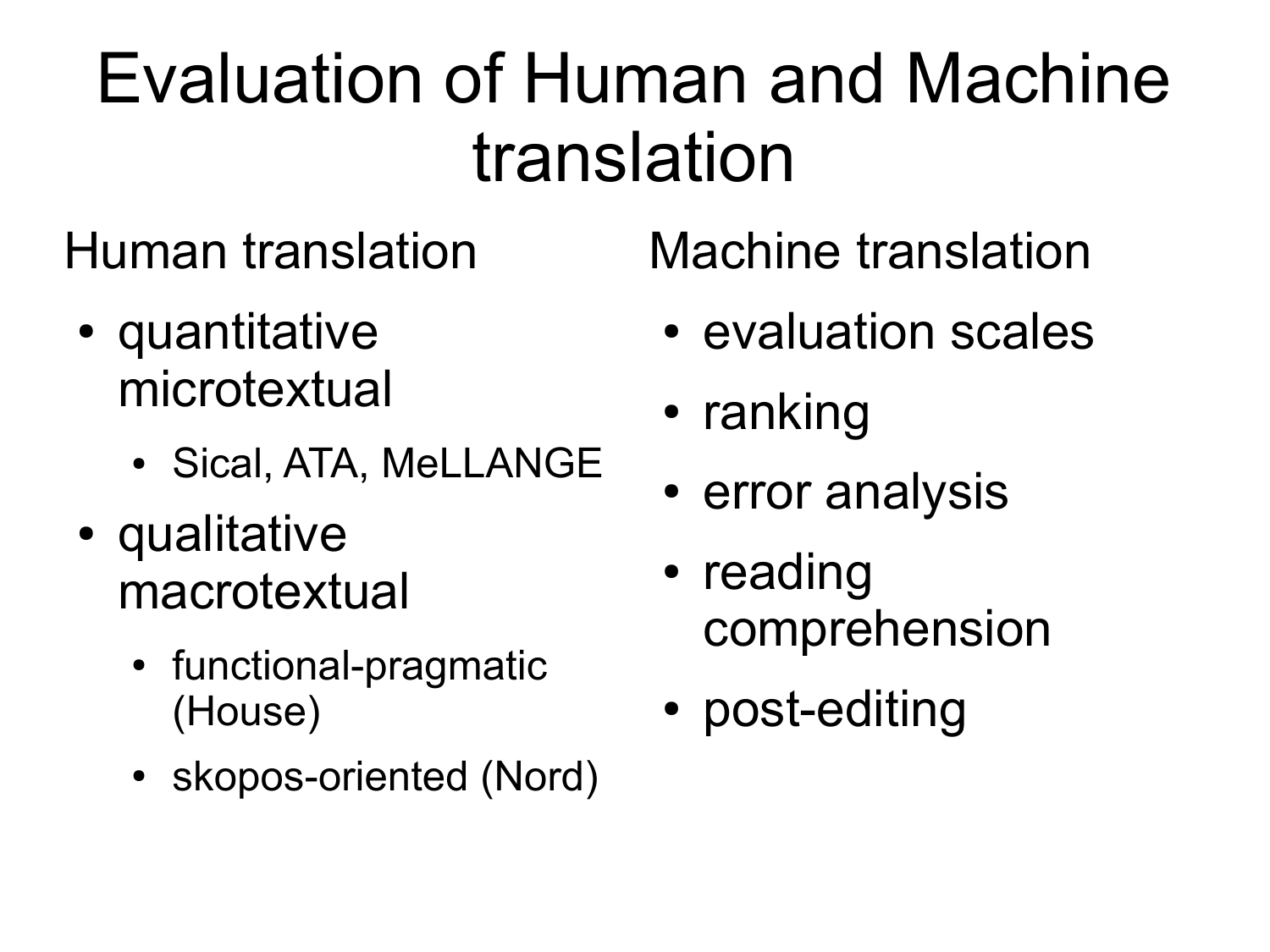## Evaluation scales

### • fluency: How fluent is the candidate sentence?

This Green Paper seeks to bring all interested parties on the key issues that affect the formulation of future regulation.

5 flawless 4 good 3 non-native 2 disfluent 1 incomprehensible

#### • adequacy: How much of the information is present?

The purpose of this Green Paper is therefore to seek the views of all interested parties on the key issues that will shape the future Regulation.

This Green Paper seeks to bring all interested parties on the key issues that affect the formulation of future regulation.

5 all 4 most 3 much 2 little 1 none (LDC 2005)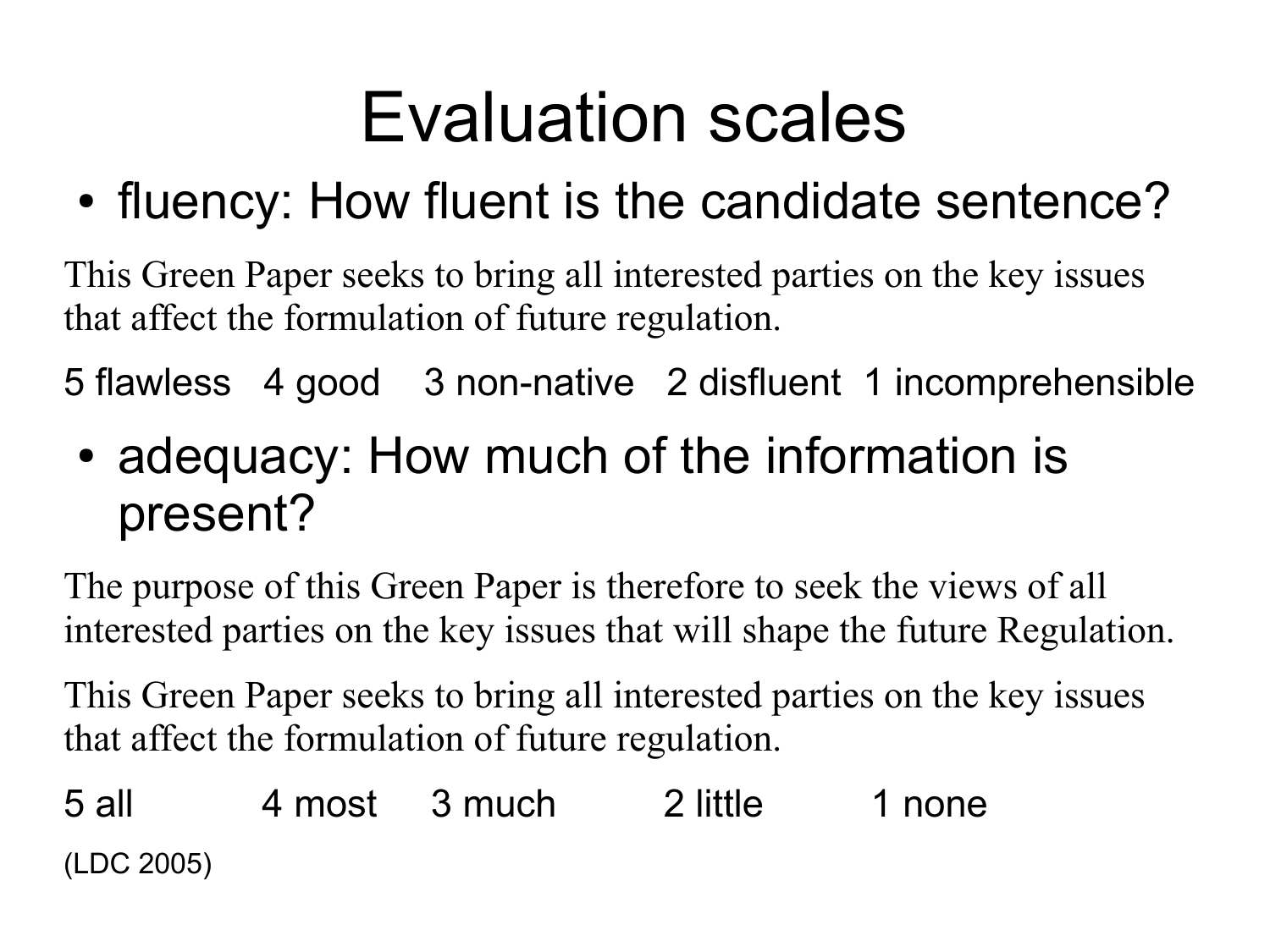# Evaluation scales (cont'd)

• utility: How effectively is the information conveyed?

Tällä vihreällä kirjalla pyritään saamaan kaikkien asianomaisten osapuolten näkemykset keskeisistä kysymyksistä, jotka vaikuttavat tulevan asetuksen muotoiluun.

This Green Paper seeks to bring all interested parties on the key issues that affect the formulation of future regulation.

- 4 complete 3 useful 2 marginal 1 poor (TAUS 2006)
- clarity: How clear is the meaning of the sentence?

This Green Paper seeks to bring all interested parties on the key issues that affect the formulation of future regulation.

3 perfectly clear 2 1 0 not decipherable (Miller and Vanni 2005)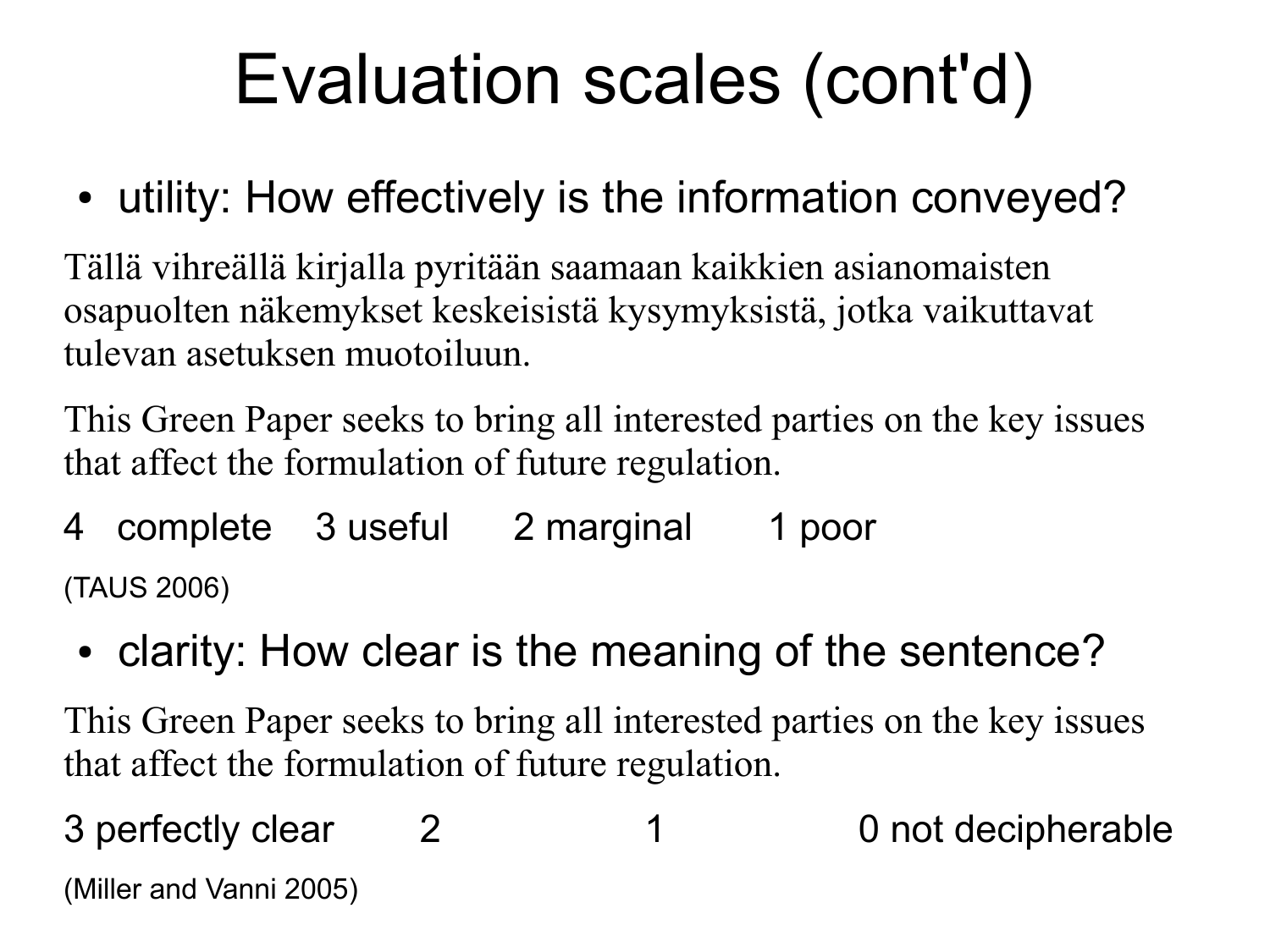# Ranking

• pair-wise: Which is better?

This Green Paper seeks to bring all interested parties on the key issues that affect the formulation of future regulation.

With this Green Paper is designed to help views of interested parties of the key issues that affect future regulation wording.

(Vilar et al 2007)

• multiple: Rank from best to worst

With this Green Paper is designed to help views of interested parties of the key issues that affect future regulation wording.

This Green Paper seeks to bring all interested parties on the key issues that affect the formulation of future regulation.

Tällä green written pyritään indolent everybody asianomaisten side näkemykset keskeisistä kysymyksistä , which spectacular future asetuksen design.

(Callison-Burch et al 2007)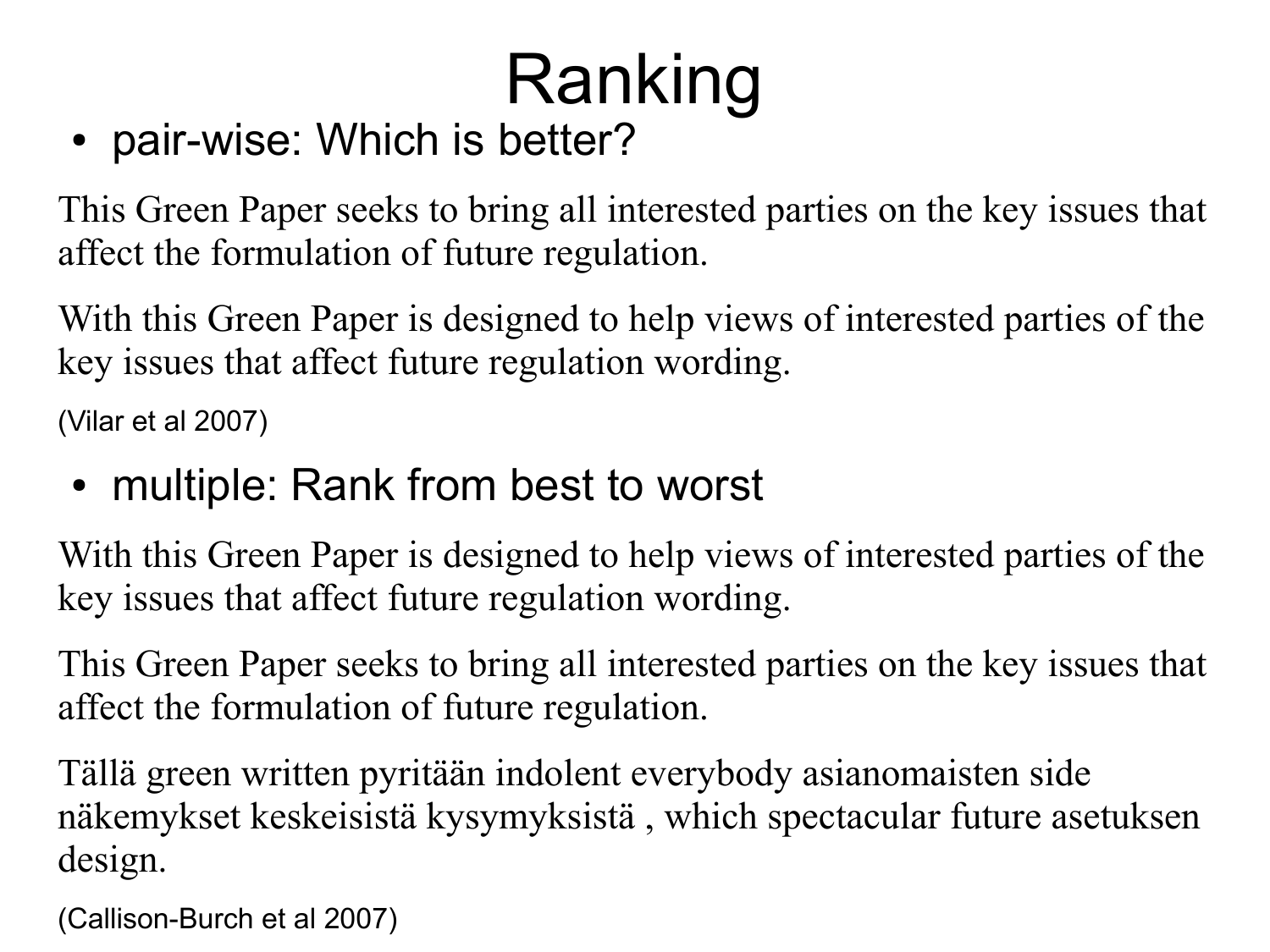# Post-editing

• Edit to publication quality

Kitchen furniture offer customers had asked the store in invoice design work. Client had received a decrease inappropriate, since the bid was not Charge told.

### • Edit as necessary for understanding

Kitchen furniture offer customers had asked the store in invoice design work. Client had received a decrease inappropriate, since the bid was not Charge told.

#### • candidate

(Doyon et al 2008, Callison-Burch et al 2010)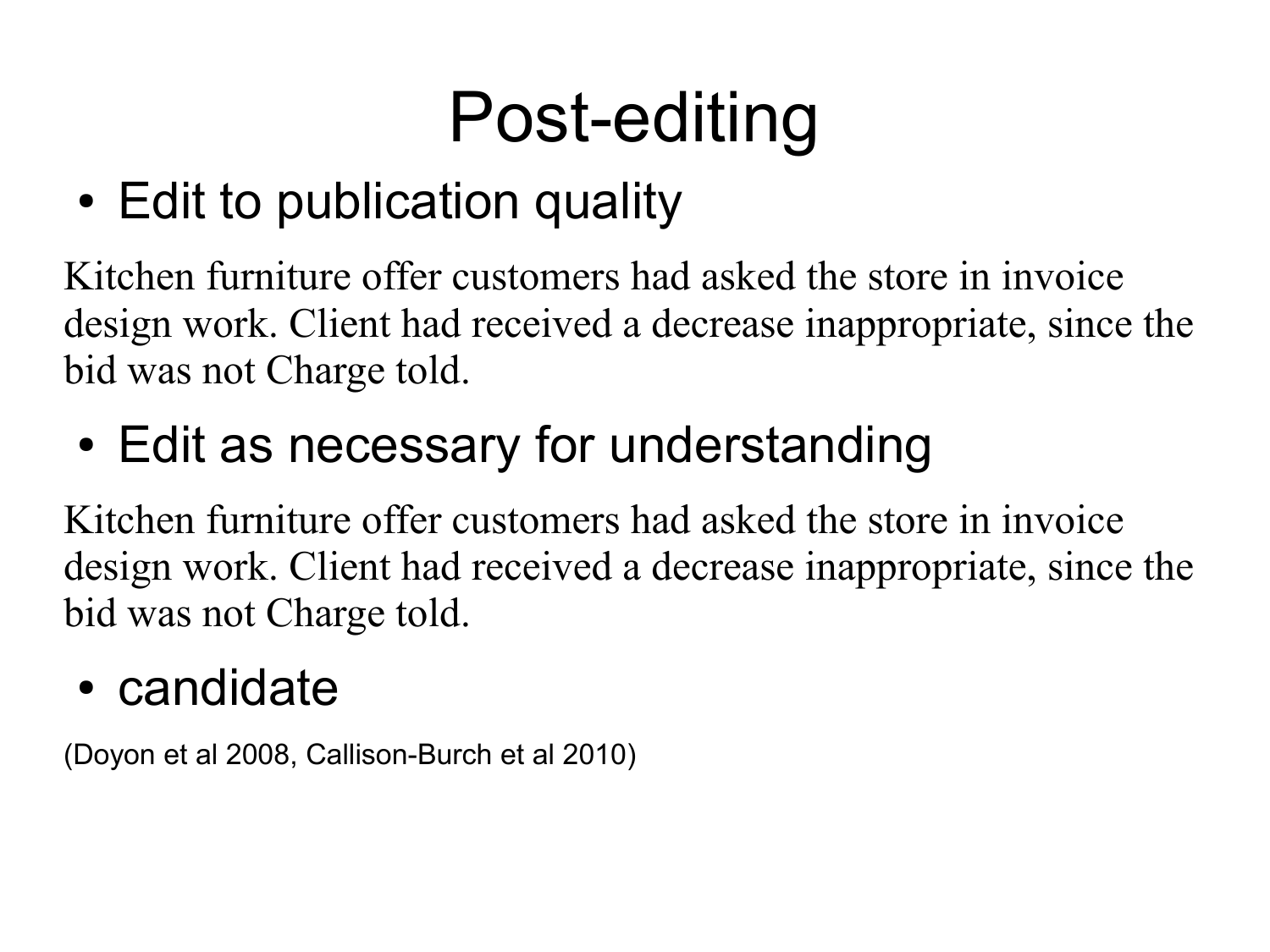## Error analysis

• Subjective Sentence Error Rate SSER (Niessen et al 2000)

Kitchen furniture offer customers had asked the store in invoice design work.

- rate from 0 (nonsense) to 10 (perfect)
- divide into segments (information items)
- mark each information item as
- ok missing syntax meaning other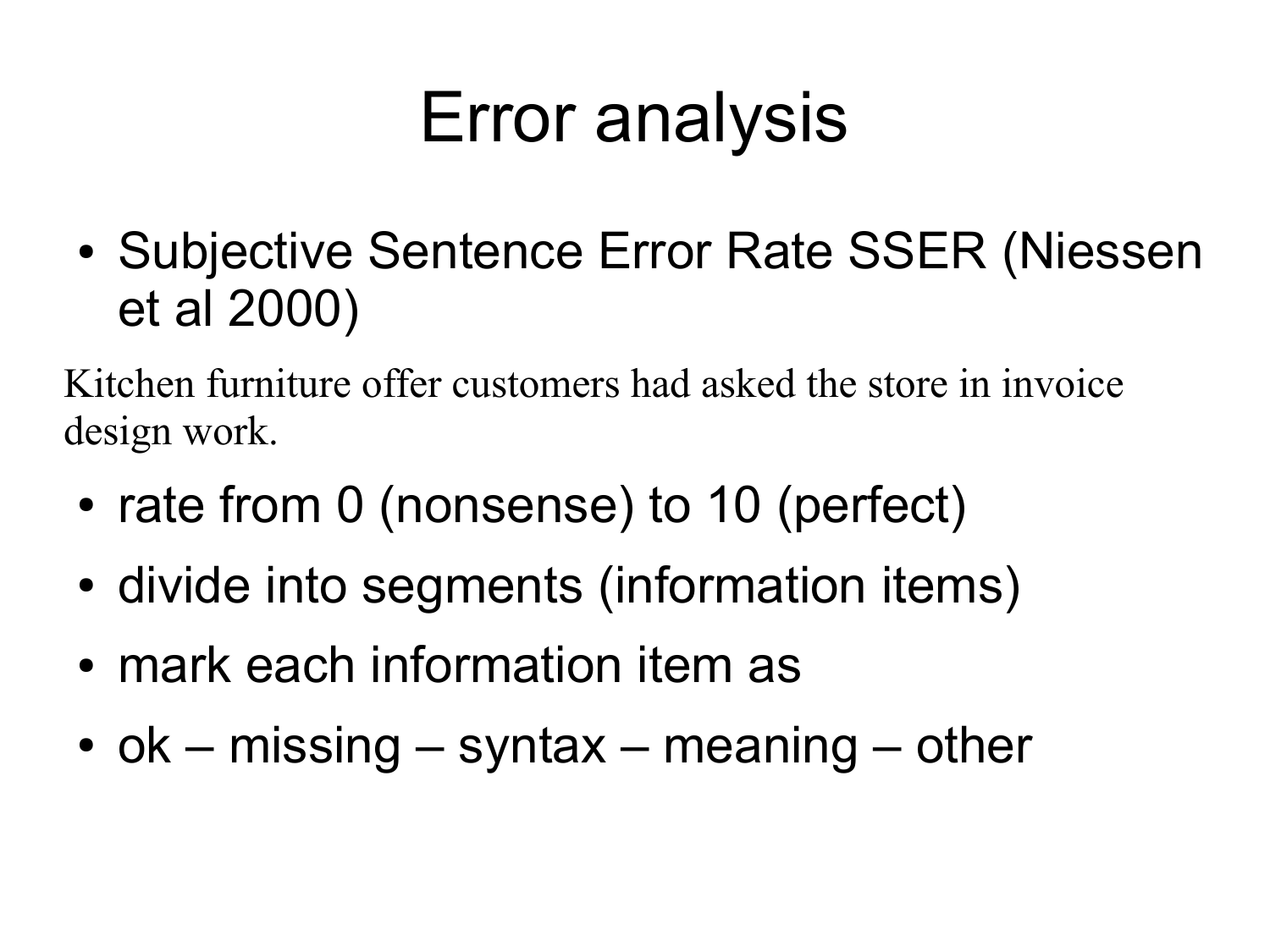# Reading comprehension

Kitchen furniture offer customers had asked the store in invoice design work. Client had received a decrease inappropriate, since the bid was not Charge told.

The customer

- a) considered the invoice unnecessary
- b) checked the price
- c) did not want to use the plan
- percentage of correct answers between  $55\%$  ...  $76\%$ (Tomita 1993, Fuji 1999)
- test subjects understand more than they expect (Fuji 1999)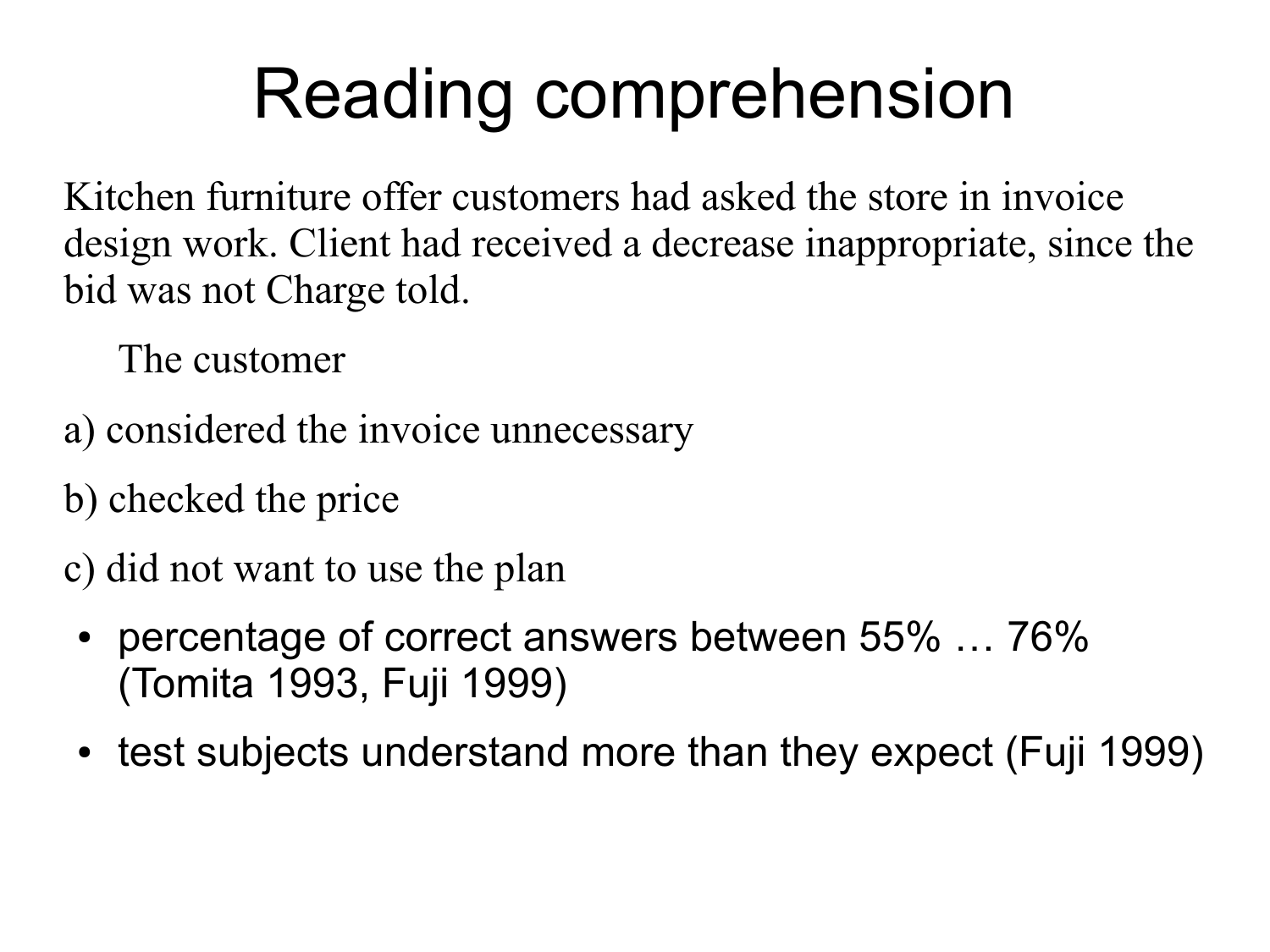## Example of error analysis

- material:
	- European Commission Green Paper
	- Antivirus software installation guide
	- $\cdot$  ~ 400 word passage analyzed
- statistical translation systems
	- statistical: Google, Bing
	- rule-based: Sunda, SDL Trados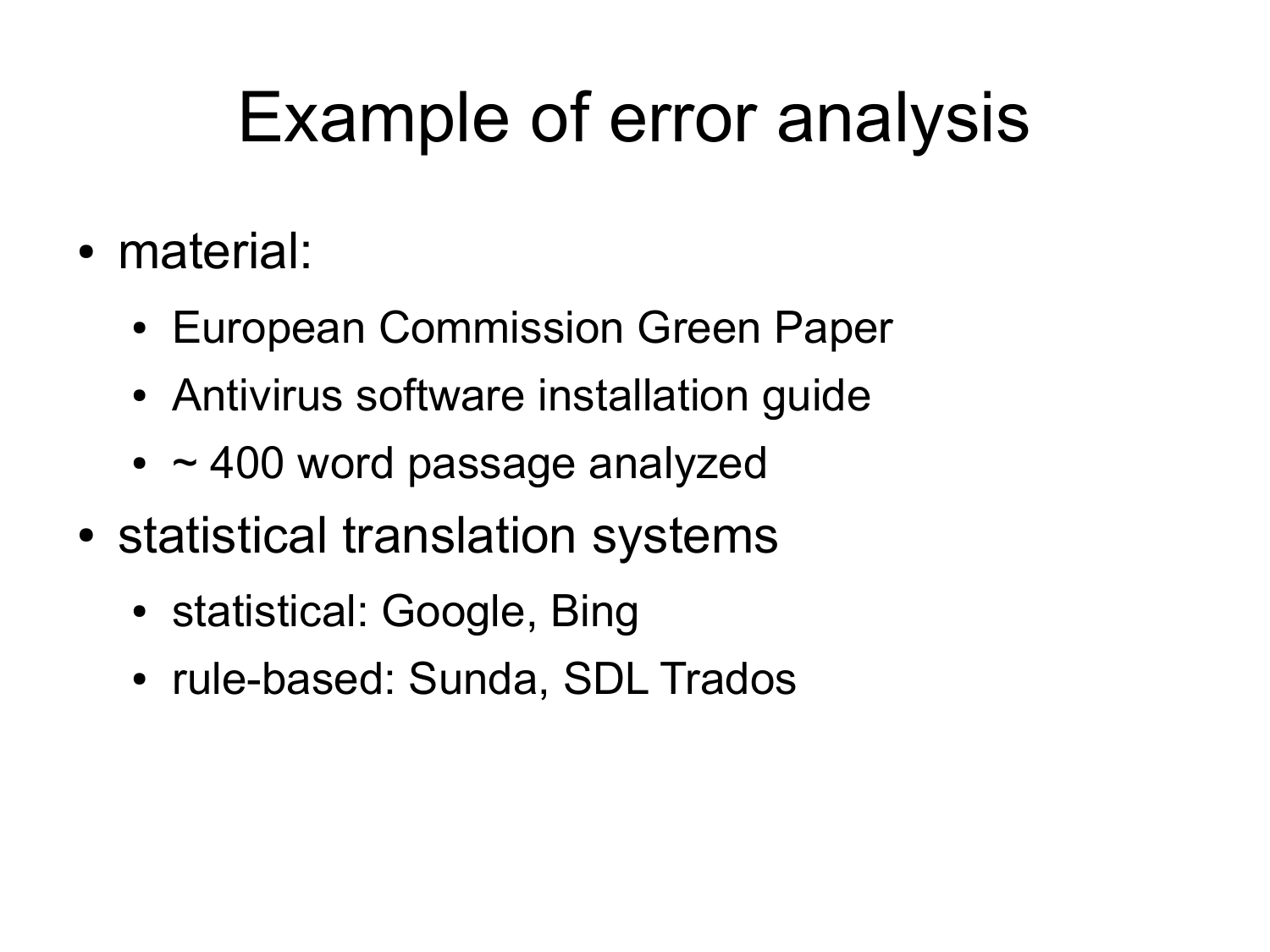## Error analysis

- language error vs. translation error
- definition of translation error:
	- semantic component not shared by ST and TT
	- concepts
	- relations

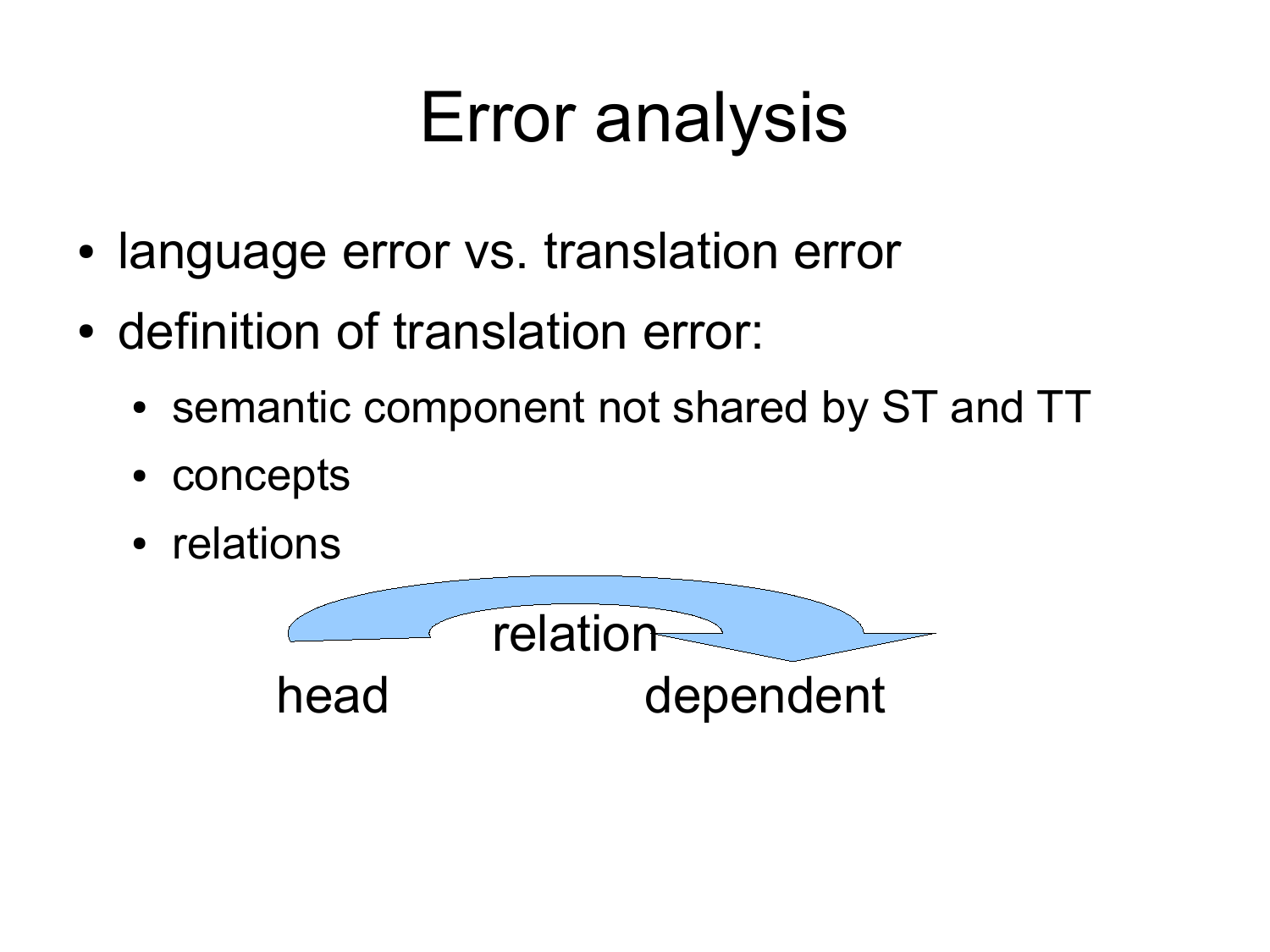# Error types

- concepts
	- omitted,
	- added
	- mistranslated
	- untranslated
- relations
	- omitted (relation/participant)
	- added (relation/participant)
	- mistaken (relation/participant)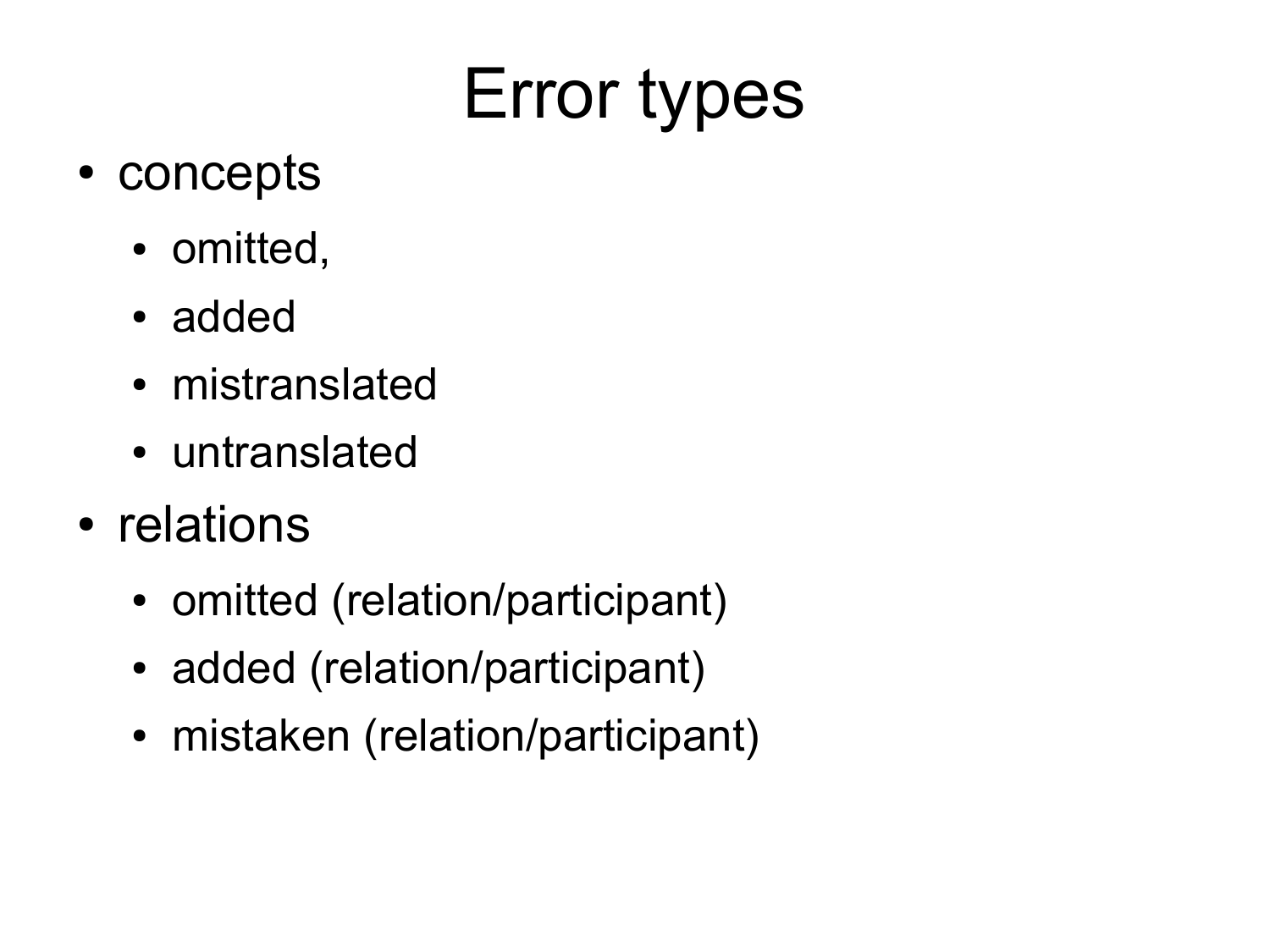## Concept errors

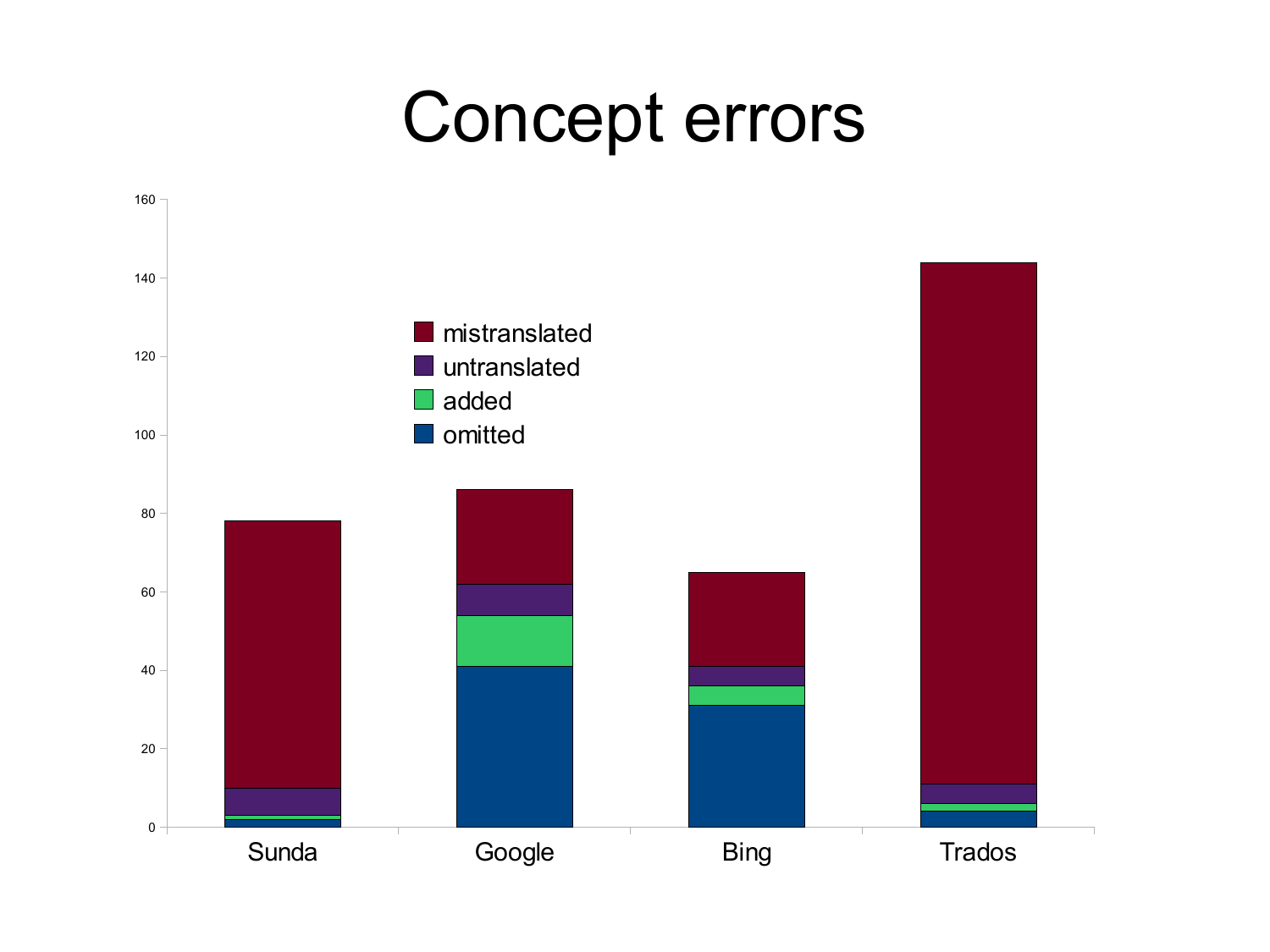## Relation errors

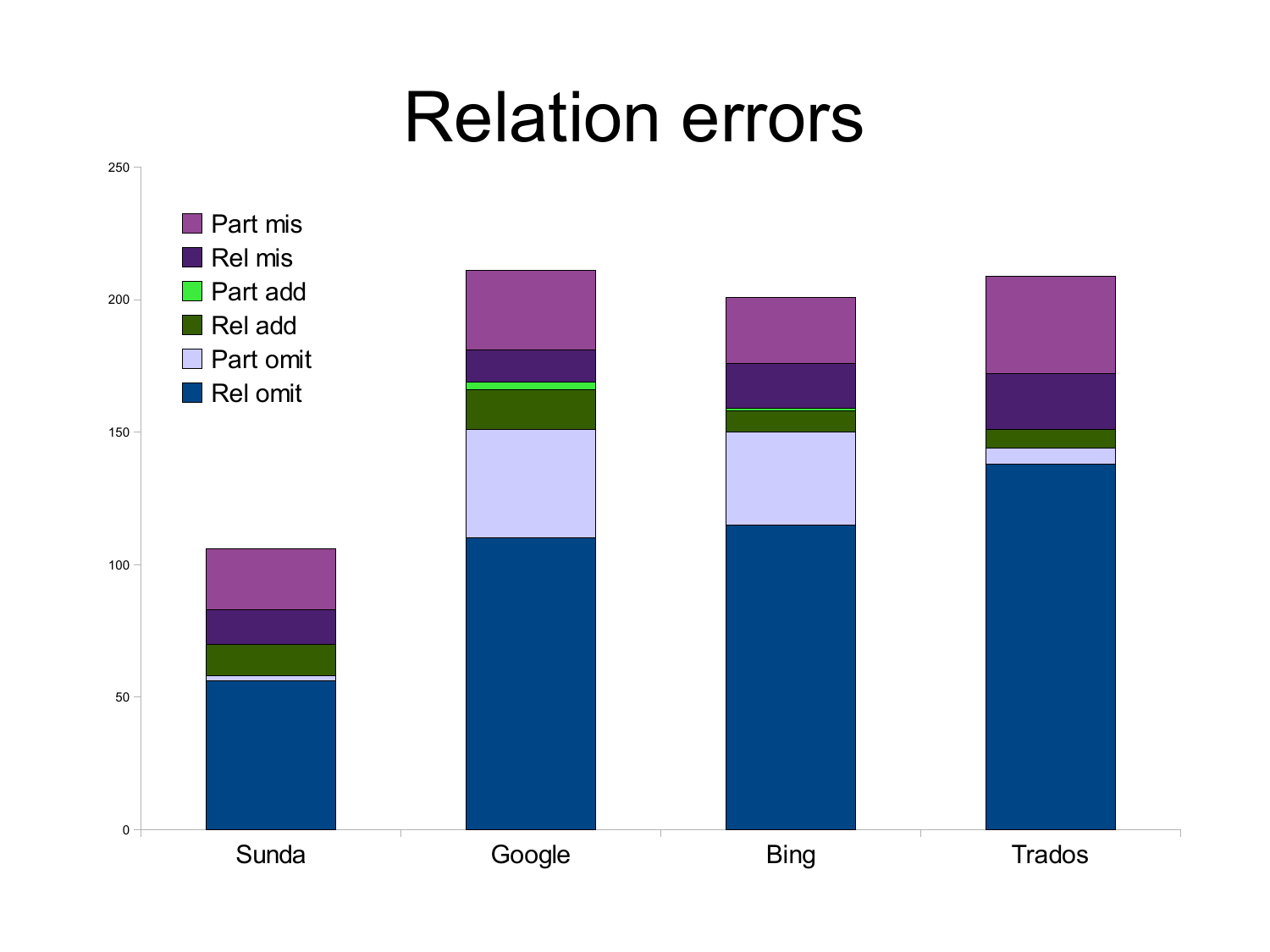## Error rates vs. BLEU scores

|                                                                                    | <b>Concepts</b> |                                                                                    |    | <b>BLEU-1</b> |        | <b>Relations</b> |      |                | <b>BLEU-4</b> |        |
|------------------------------------------------------------------------------------|-----------------|------------------------------------------------------------------------------------|----|---------------|--------|------------------|------|----------------|---------------|--------|
|                                                                                    | Prec.           | Rec.                                                                               | F2 | plain         | tagged | Prec.            | Rec. | F <sub>2</sub> | plain         | tagged |
| Sunda EU                                                                           |                 | 0.8686  0.8718  0.8712  0.3500  0.4901  0.8393  0.7550  0.7705  0.0950  0.1919     |    |               |        |                  |      |                |               |        |
| <b>Sunda NAV</b>                                                                   |                 | 0.8475  0.8475  0.8475  0.3962  0.5317  0.8934  0.8289  0.8410  0.0787  0.2084     |    |               |        |                  |      |                |               |        |
| Sunda total                                                                        |                 | $ 0.85810.85970.8593 0.37310.5109 0.86640.79200.8058 0.08690.2002 $                |    |               |        |                  |      |                |               |        |
| <b>Google EU</b>                                                                   |                 | 0.8962  0.8535  0.8617   0.4985  0.6209   0.7487  0.5622  0.5917   0.1851  0.3127  |    |               |        |                  |      |                |               |        |
| <b>Google NAV</b>                                                                  |                 | 0.8676   0.8369   0.8429   0.5642  0.6920   0.8385  0.6122  0.6471  0.2176  0.4184 |    |               |        |                  |      |                |               |        |
| Google total 0.8819 0.8452 0.8523 0.5314 0.6565 0.7936 0.5872 0.6194 0.2013 0.3656 |                 |                                                                                    |    |               |        |                  |      |                |               |        |
| <b>Bing EU</b>                                                                     |                 | 0.9288  0.9084  0.9124  0.4753  0.5871  0.8383  0.5622  0.6019  0.1472  0.2575     |    |               |        |                  |      |                |               |        |
| <b>Bing NAV</b>                                                                    |                 | 0.9132   0.8582   0.8686   0.5623  0.6841   0.8794  0.6654  0.6994  0.2422  0.4189 |    |               |        |                  |      |                |               |        |
| <b>Bing total</b>                                                                  |                 | 0.9210  0.8833  0.8905  0.5188  0.6356  0.8589  0.6138  0.6507  0.1947  0.3382     |    |               |        |                  |      |                |               |        |
| <b>Trados EU</b>                                                                   |                 | 0.6937   0.6886   0.6897 0.2959   0.4131 0.7865   0.5622   0.5963 0.0421   0.1148  |    |               |        |                  |      |                |               |        |
| <b>Trados NAV</b>                                                                  |                 | 0.7908  0.7908  0.7908  0.4181  0.5637  0.8274  0.6198  0.6525  0.0732  0.2365     |    |               |        |                  |      |                |               |        |
| Trados total 0.7423 0.7397 0.7402 0.3570 0.4884 0.8070 0.5910 0.6244 0.0577 0.1757 |                 |                                                                                    |    |               |        |                  |      |                |               |        |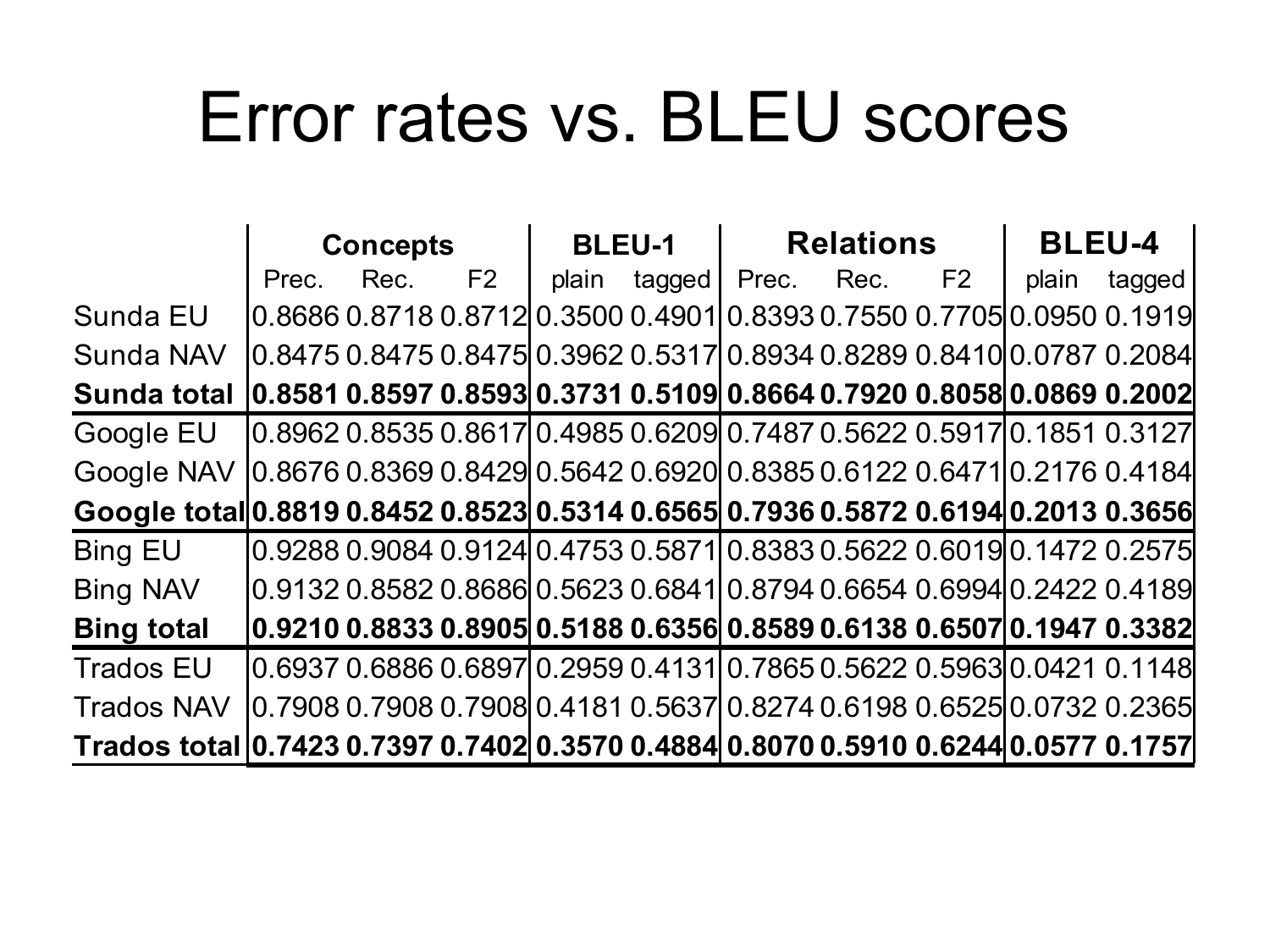#### • Human Translation

Bensoussan, Marsha, and Judith Rosenhouse. 1990. Evaluating student translations by discourse analysis. *Babel* 36. 65-84.

House, Juliane. 1981. *A model for translation quality assessment.* Tubingen: Narr.

House, Juliane. 2001. Translation quality assessment: Linguistic description versus social evaluation. *Meta* 46 (2). pp. 243-57.

- Nord, Christiane. 2005. *Text analysis in translation: theory, methodology, and didactic application of a model for translation-oriented text analysis.* Amsterdam: Rodopi.
- Waddington, Christopher. 2001. Different methods of evaluating student translations: The question of validity. *Meta* 46 (2). pp. 311-25.

Williams, Malcolm. 2001. The application of argumentation theory to translation quality assessment. *Meta* 46 (2). pp. 326-44.

• Error classifications

American Translators' Association. http://www.atanet.org/certification/aboutexams\_presentation.php.

Schütz, Jörg. 1999. Deploying the SAE J2450 Translation Quality Metrics in Language Technology Evaluation Projects. *Aslib Conference Proceedings. Translationg and the Computer, 21.* 

Secară, Alina. 2005. Translation evaluation: A State of the Art Survey. *Proceedings of the eCoLoRe/MeLLANGE Workshop.* 21-23 March 2005, Leeds, UK. pp. 39-44.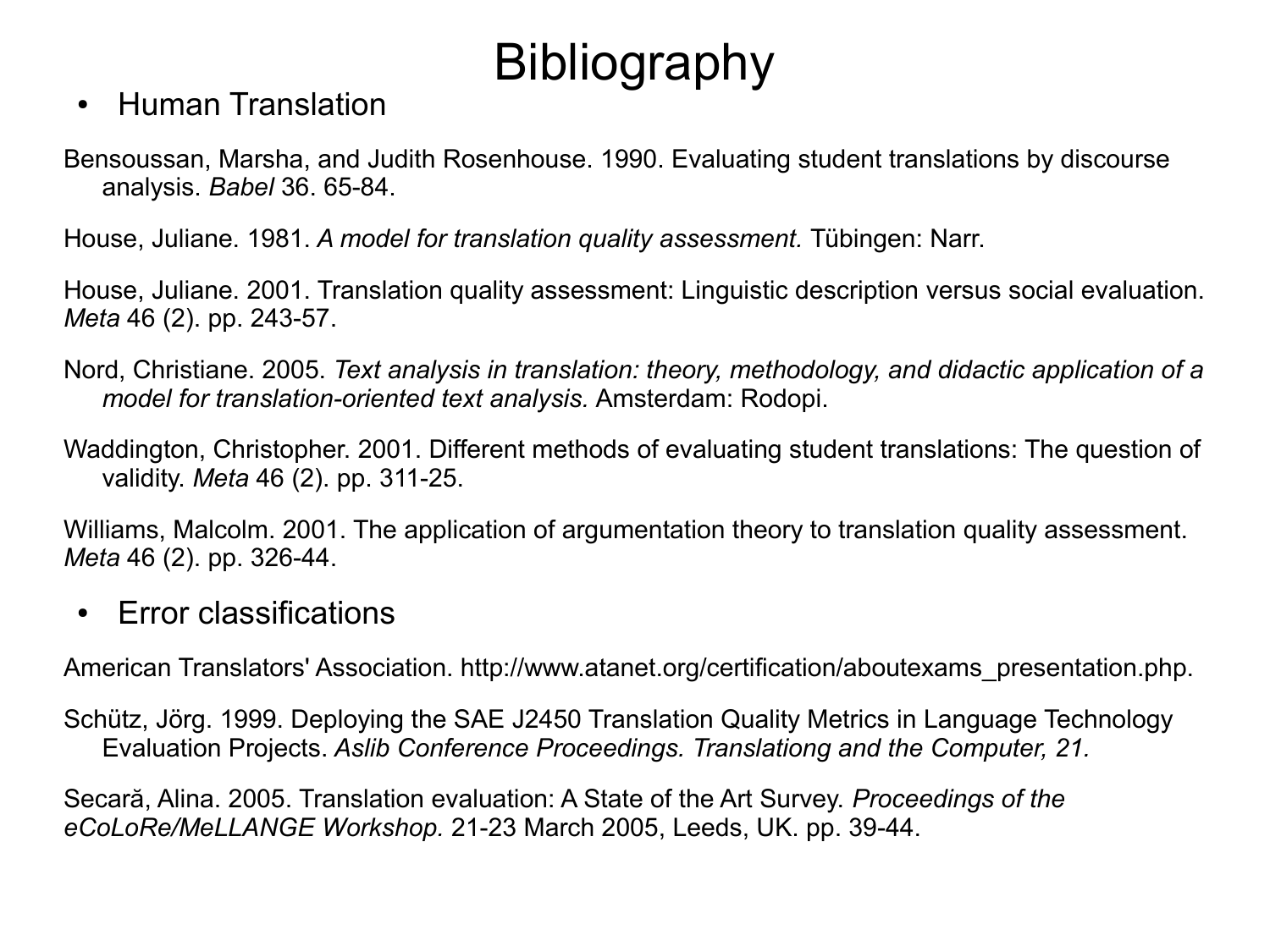#### • **Evaluation scales**

- Callison-Burch, Chris, Cameron Fordyce, Philipp Koehn, Christof Monz, and Josh Schroeder. 2007. (Meta-) evaluation of machine translation. *StatMT '07: Proceedings of the Second Workshop on Statistical Machine Translation.* June 23, 2007, Prague, Czech Republic. pp. 136-158.
- Hamon, Olivier, Andrei Popescu-Belis, Khalid Choukri, Marianne Dabbadie, Anthony Hartley, Widad Mustafa El Hadi, Martin Rajman, and Ismail Timimi. 2006. CESTA: first conclusions of the Technolangue MT evaluation campaign. *LREC-2006: Fifth International Conference on Language Resources and Evaluation. Proceedings.* 22-28 May 2006, Genoa, Italy. pp. 179-184.
- LDC. 2005. *Linguistic Data Annotation Specification: Assessment of Fluency and Adequacy in Translations Revision 1.5, January 25, 2005*. Linguistic Data Consortium. http://projects.ldc.upenn.edu/TIDES/Translation/TransAssess04.pdf
- Miller, Keith J., and Michelle Vanni. 2005. Inter-rater agreement measures, and the refinement of metrics in the PLATO MT evaluation paradigm. *Conference Proceedings: the tenth Machine Translation Summit.* September 13-15, 2005, Phuket, Thailand. pp. 125-132.
- TAUS. 2006. *Quality evaluation and TA*. Translation Automation User Society. http://www.translationautomation.com/best-practices/quality-evaluation-and-ta.html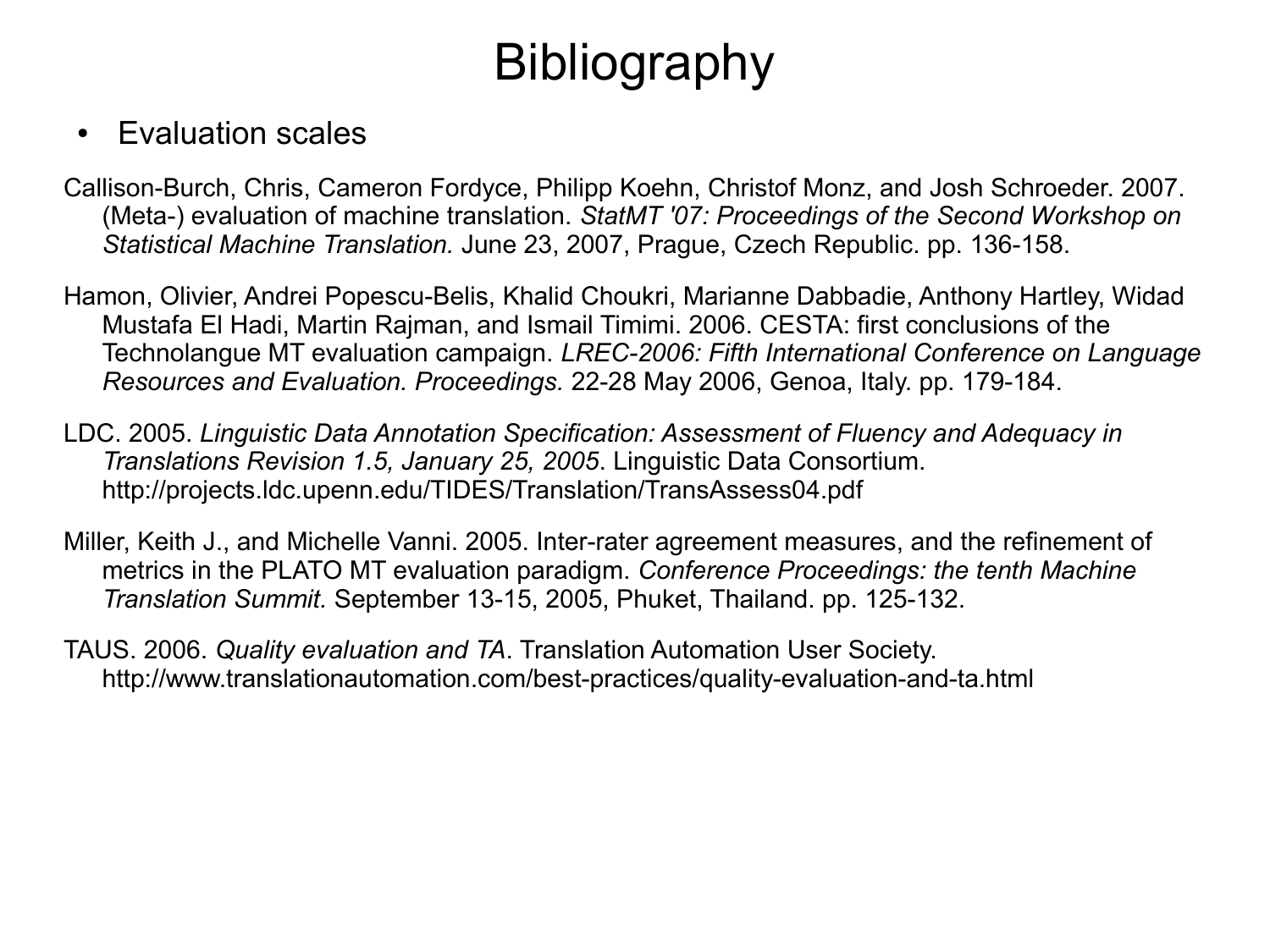#### • Post-editing, ranking

- Callison-Burch, Chris, Philipp Koehn, Christof Monz, Kay Peterson, Mark Przybocki and Omar Zaidan. 2010. Findings of the 2010 Joint Workshop on Statistical Machine Translation and Metrics for Machine Translation. *Proceedings of the Joint Fifth Workshop on Statistical Machine Translation and MetricsMATR.* July 2010. Uppsala, Sweden. pp. 17--53
- Doyon, Jennifer, Christine Doran, C. Donald Means, and Domenique Parr. 2008. Automated Machine Translation Improvement Through Post-Editing Techniques: Analyst and Translator Experiments. *AMTA-2008. MT at work: Proceedings of the Eighth Conference of the Association for Machine Translation in the Americas.* 21-25 October 2008, Waikiki, Hawai'i. pp. 346-353.
- Glenn, Meghan Lammie, Stephanie Strassel, Lauren Friedman, and Haejoong Lee. 2008. Management of large annotation projects involving multiple human judges: a case study of GALE machine translation post-editing. *LREC 2008: 6th Language Resources and Evaluation Conference.* 26-30 May 2008, Marrakech, Morocco.
- Vilar, David, Gregor Leusch, Hermann Ney, and Rafael E. Banchs. 2007. Human evaluation of machine translation through binary system comparisons. *StatMT '07: Proceedings of the Second Workshop on Statistical Machine Translation.* June 23, 2007, Prague, Czech Republic. pp. 96- 103.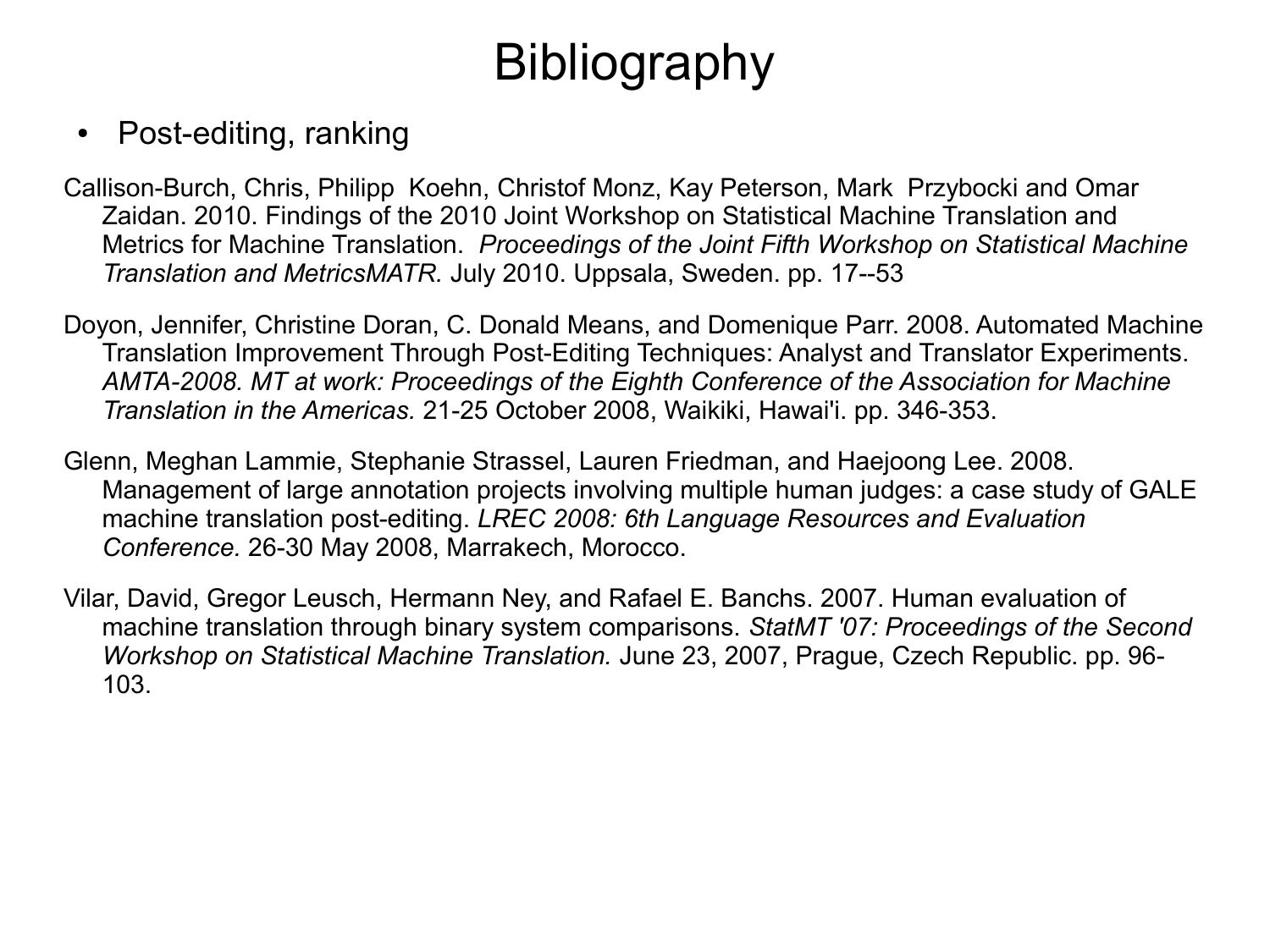#### • Error analysis

- Moré López, Joaquim, and Salvador Climent Roca. 2008. A machine translationness typology for MT evaluations. *Proceedings of the twelfth conference of the European Association for Machine Translation.* September 22-23, 2008, Hamburg, Germany. pp. 130-139.
- Niessen, Sonja, Franz Josef Och, Gregor Leusch, and Hermann Ney. 2000. An evaluation tool for machine translation: fast evaluation for MT research. *LREC-2000: Second International Conference on Language Resources and Evaluation. Proceedings.* 31 May – 2 June 2000, Athens, Greece. pp. 39-45.
- Popovic, Maja, and Hermann Ney. 2009. Syntax-Oriented Evaluation Measures for Machine Translation Output. *Proceedings of the Fourth Workshop on Statistical machine translation.* 30 March – 31 March 2009, Athens, Greece. pp. 29-32.
- Popovic, Maja, Hermann Ney, Adrià de Gispert, José B. Mariño, Deepa Gupta, Marcello Federico, Patrik Lambert, and Rafael Banchs. 2006. Morpho-syntactic information for automatic error analysis of statistical machine translation output. *StatMT '06: Proceedings of the Workshop on Statistical Machine Translation.* 8-9 June, 2006, New York City, New York. pp. 1-6.
- Vilar, David, Jia Xu, Luis Fernando D'Haro, and Hermann Ney. 2006. Error analysis of statistical machine translation output. *LREC-2006: Fifth International Conference on Language Resources and Evaluation. Proceedings.* 22-28 May 2006, Genoa, Italy. pp. 697-702.